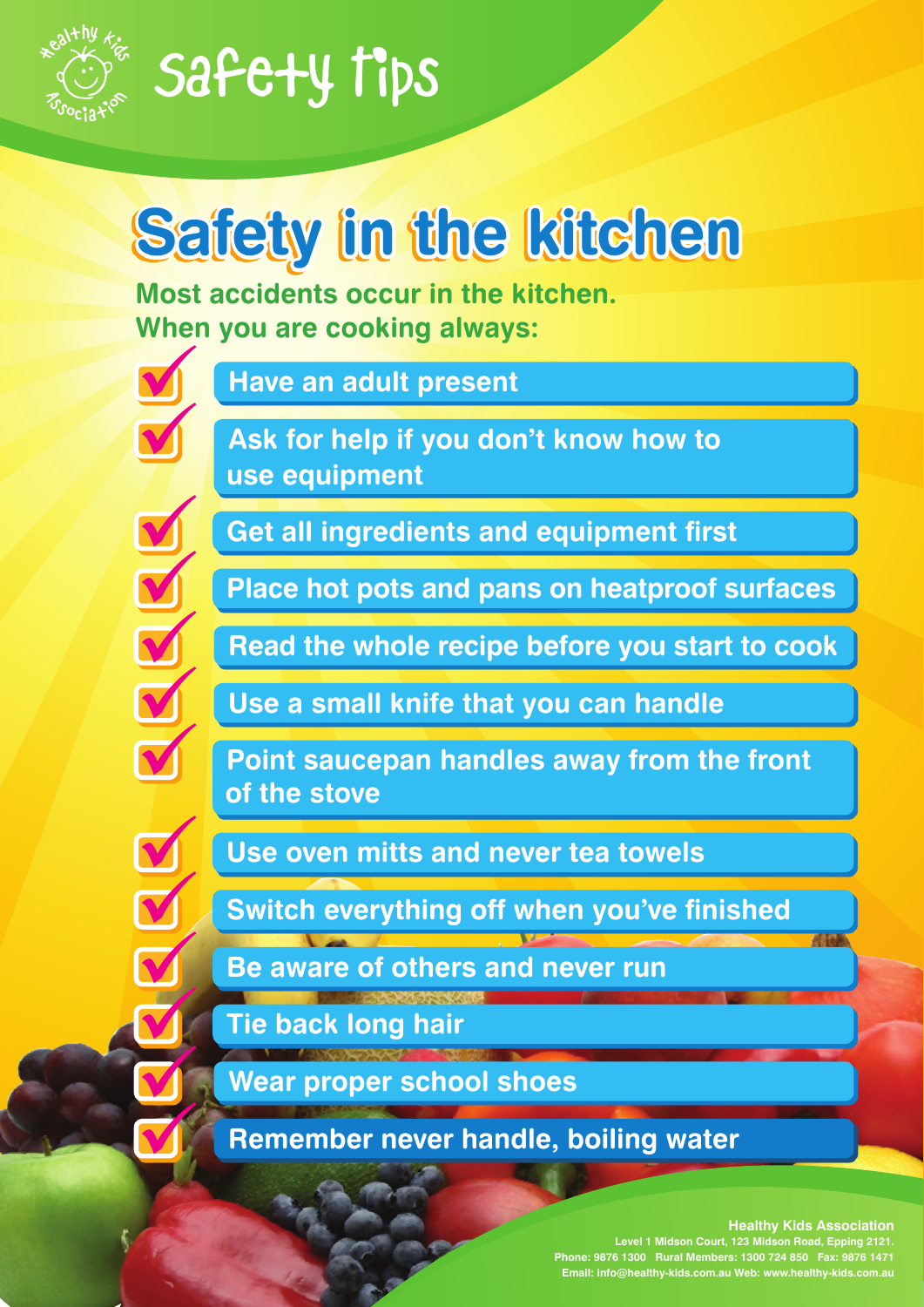

### **Hygiene in the Kitchen**

**Bacteria can grow and make you sick. When you are cooking always:**



**Wash hands with soap and water**

 $\blacklozenge$ 

**Start and finish with clean surfaces and equipment**



**Clean as you go along**



V

**Tie back long hair**

**Wear bandaids and disposable gloves for any cuts**

**Remember never cook if you are sick**

#### **Healthy Kids Association**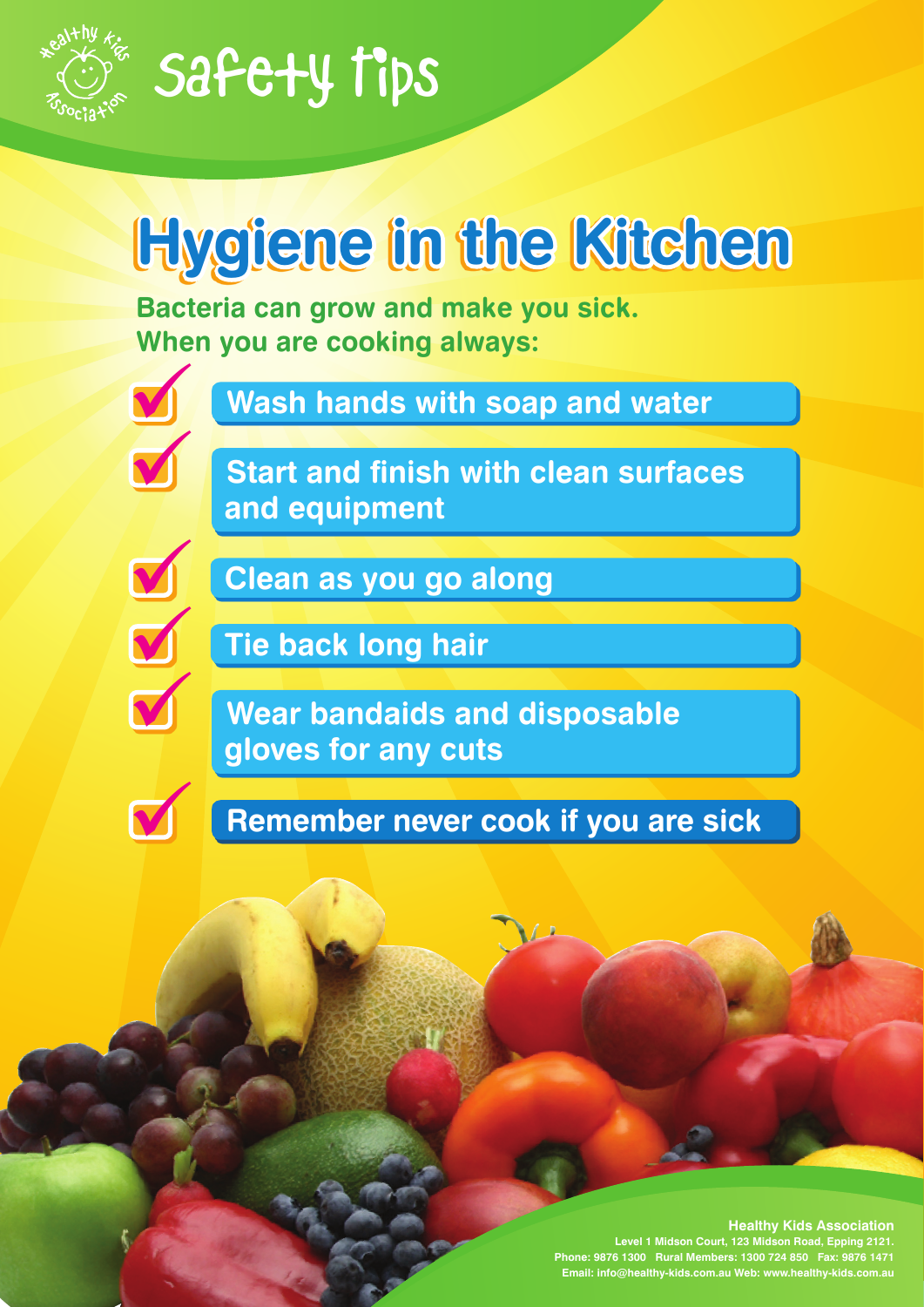



#### **Healthy Kids Association**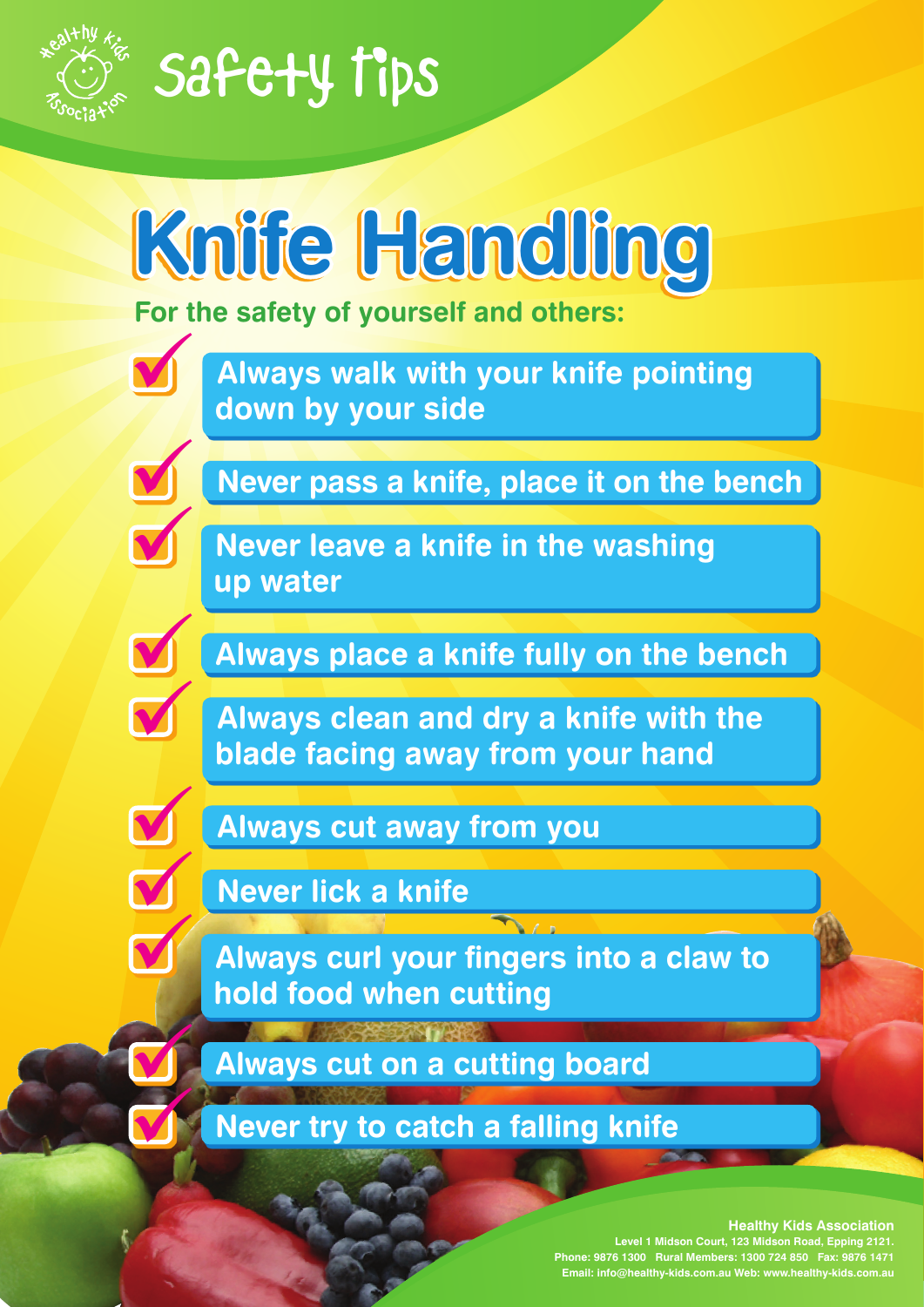



#### **Healthy Kids Association**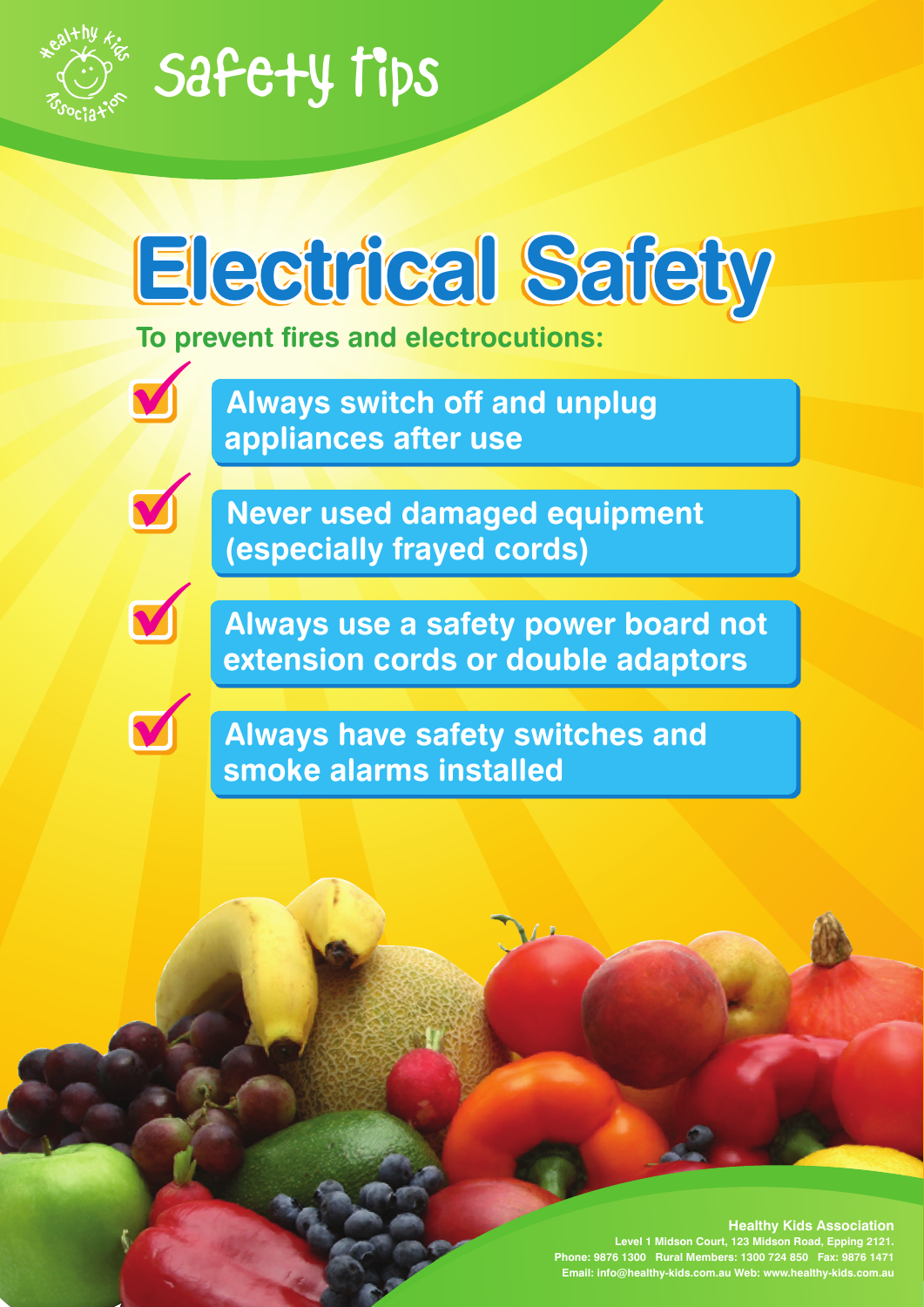

## **Microwave Safety**

**To heat food safely and prevent burns and scalds:**

 $\sum_{i=1}^{n}$  $\blacktriangledown$ 

**Never use without adult supervision**

**Only use microwave safe containers**



**Never use metal containers**

**Always have the microwave at a height that you can see into and reach**

 $\sqrt{2}$ 



**Always stir food when reheating**

**Always check food is not too hot before serving**

**Always remove lids away from you to allow steam to escape safely**

#### **Healthy Kids Association**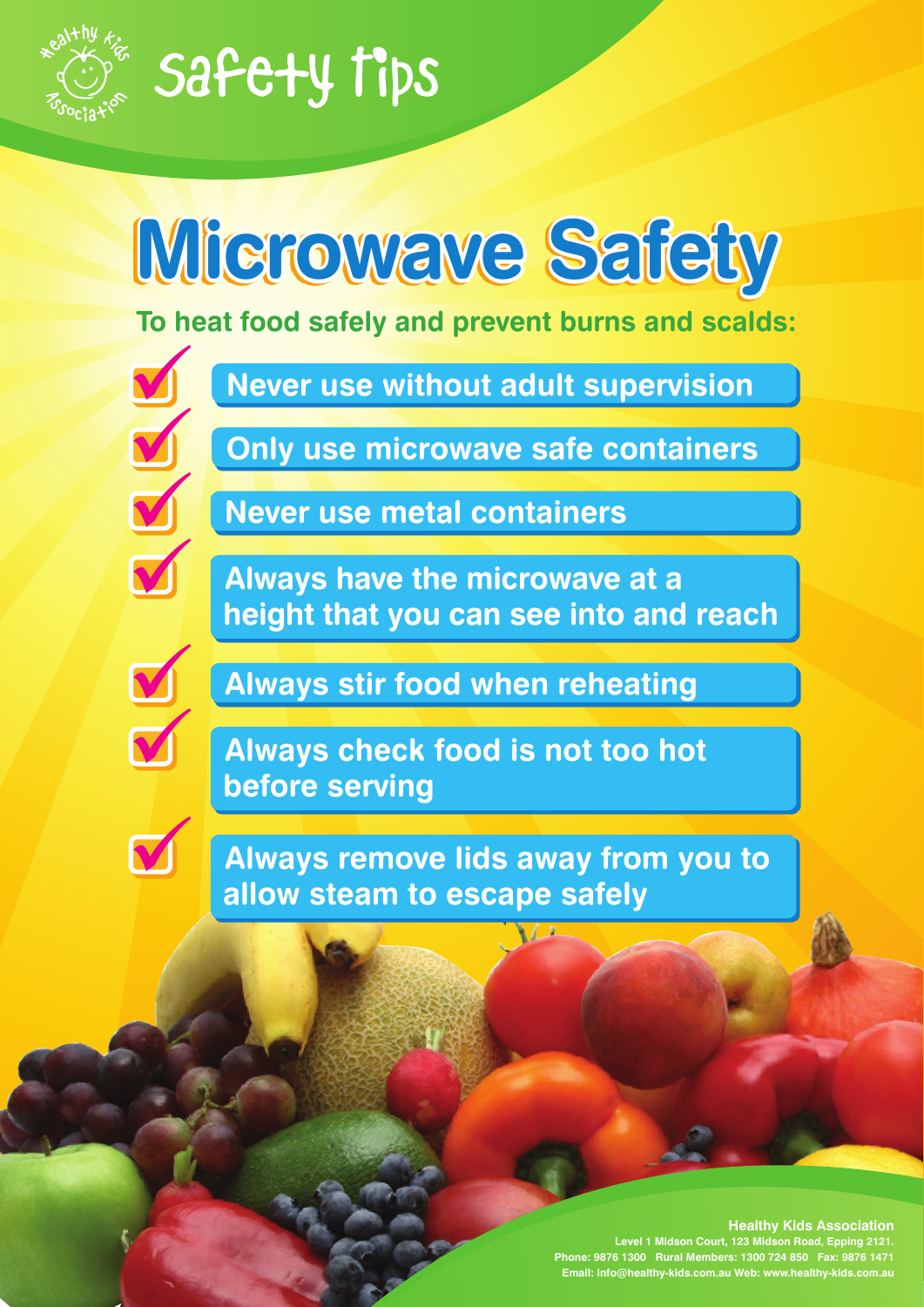

# **Preventing Burns and Scalds**

**To be safe when cooking always:**



**Have an adult present**

**Use short or curly cords or cordless equipment**



 $\blacklozenge$ 

**Use the back elements of the stove first**

**Turn saucepan handles away from the edge of the stove**

**Remember never handle, boiling water**

#### **Healthy Kids Association**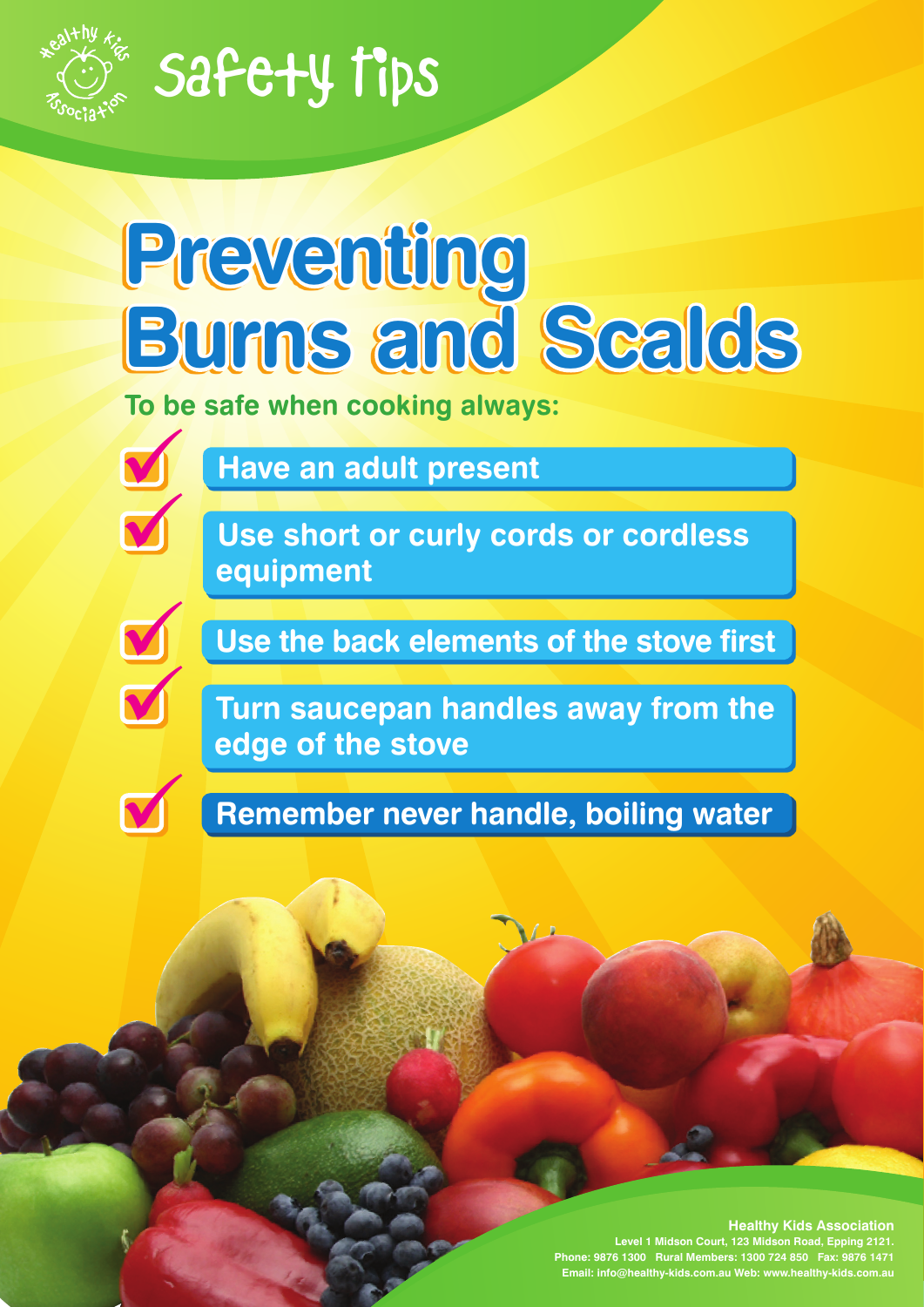

# **Preventing Falls and Cuts**

**Keep yourself and others in the kitchen by always:**



**Placing knives, scissors and sharp objects safely away in drawers/containers**



 $\blacktriangleleft$ 

**Wipe up spills immediately and place out the 'wet floor' sign**

**Store regularly used items at children's level**



V

V

**Use sturdy household steps for high hard to reach places – never a chair**

**Throw away chipped and cracked glasses and crockery**

**Walk and never rush**

**Remember never fool around with knives**

#### **Healthy Kids Association**